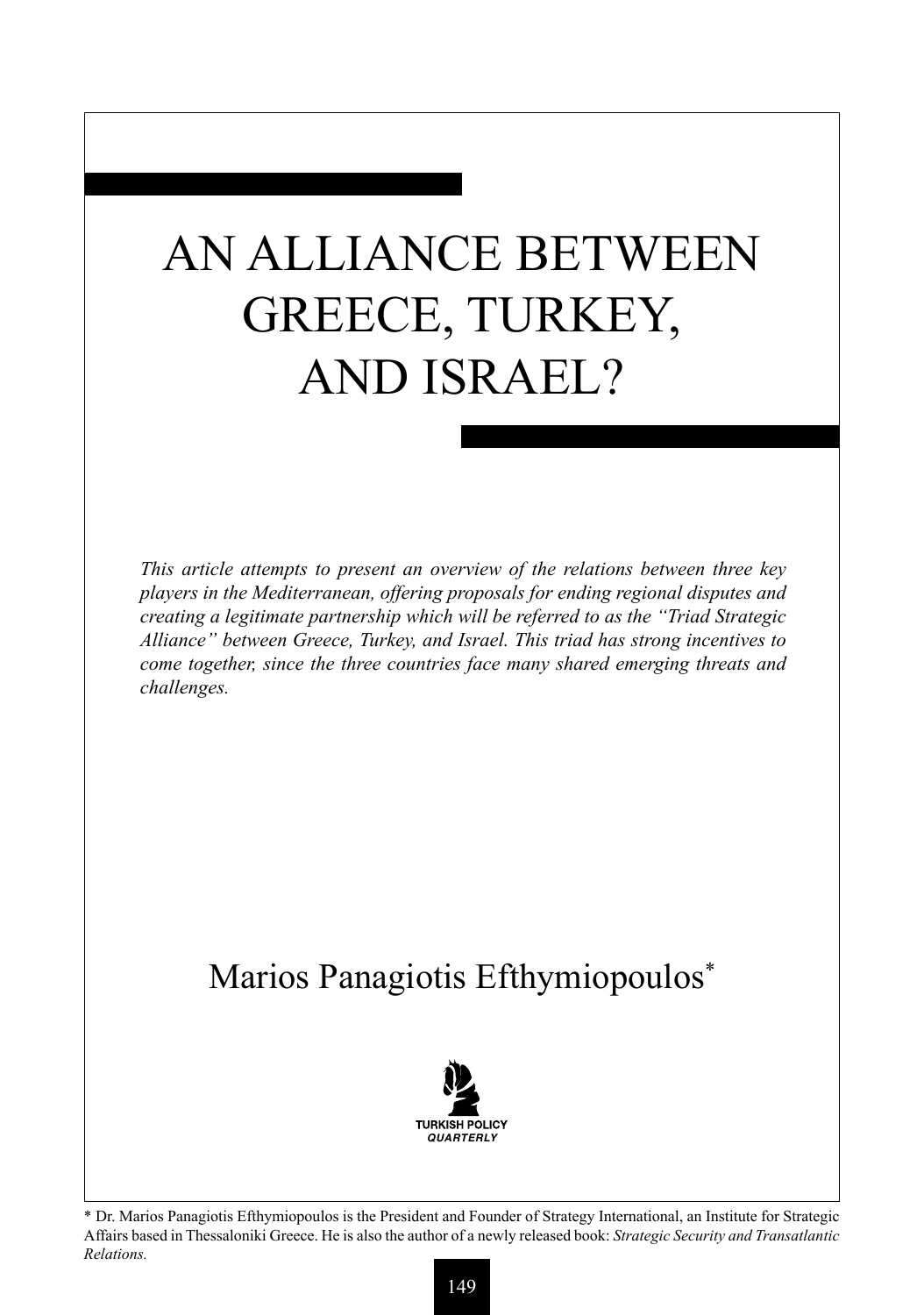

merging international threats and challenges disrupt the balance of power between regional and global powers. This is also observed across the Mediterranean and the Middle East. Ongoing events such as the Arab Spring, the civil war in Syria (with a possible spillover

to Lebanon and other neighboring countries), and a possible military intervention against Iran are issues and concerns that threaten regional and international security, and stability. Consequently, growth and development are at stake. This picture fosters speculation about the future of regional and international strategic alliances.

Existing and emerging threats are affecting current international and regional balance of power, which will eventually have to be swiftly tackled. Otherwise new balances will be created and new regional actors will take the lead.

This article argues that when the interests of nation-states concerning an international challenge are similar, a strategic multilateral alliance may be formed. This is a practical measure to counter existing or emerging threats. When the incentive for a strategic alliance is present, the sole questions remaining are: for how long will the strategic alliance last, and what will their parameters be. Rather mathematically, this article will aim to lay out a formula that will enable the resolution of disputes and serve joint "triad" interests.

This article does not represent any official position of a government, ministry, nor does it carry any political or party affiliation. The opinions of this article piece solely represent those of the author's, and are strictly professional. The notion of a new "triad" strategic relationship between Greece, Turkey, and Israel suits the interests of the regional, and also international community of democracies. It would enable a viable and long lasting resolution to current and emerging threats and challenges in the Mediterranean and the Middle East, which threaten to spill over to other parts of the world such as the Southeastern Europe. This article accordingly predicts and proposes a joint framework of cooperation between this triad of states.

## *Triad of a Possible "Glamorous" Geostrategic Alliance*

A strategic alliance between Greece, Turkey, and Israel is pragmatic, imminent, and more importantly "doable", given the threats and challenges of the region.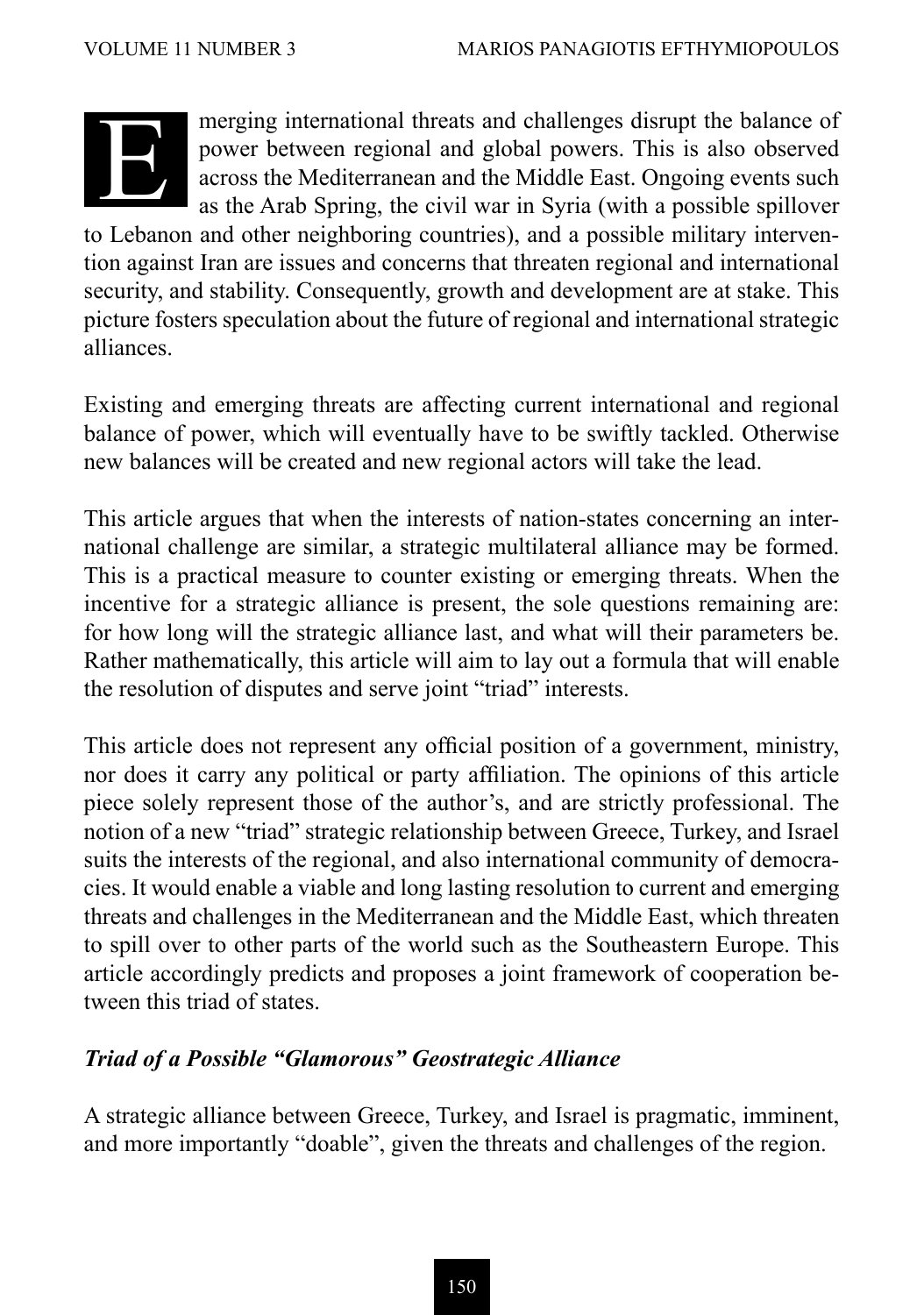The current regional threat assessment appears to be similar at least for Israel and Turkey.1 For both Israel and Turkey, the Syrian civil war –as well as the possibility of a spillover to Lebanon– is an imminent threat to their national positions. For Turkey's political momentum, the possibility of a spillover may result in greater changes in relations with Iraq and cross-border terrorist threats. For Israel, a possible spillover may result in more influence of Hezbollah within Lebanon and thus an effective engage-

*"The notion of a new 'triad' strategic relationship between Greece, Turkey, and Israel suits the interests of the regional, and also international community of democracies."*

ment of Iran's policy, not only of Syria but also of Lebanon, making a possible military action of Israel against Iran more imminent.

Relations and threat assessments are not likely to change, nor reverse. The threat assessments of the three countries have similarities, as do their political and cultural relations. As long as threat assessments and interests remain similar between the triad, a new balance of power will be created. Similar interests for the three will lead to joint decision-making and increase of positive relations – allowing, in practice, to counter existing and new challenges collectively, politically and where needed militarily.

As Turkey's relations with Israel are not at their best, they are yet to show a strategic movement towards the creation of a possible triad alliance. The only connector in this case is Greece as a regional third player, particularly suited for the purpose of mediating for a new cooperation between Turkey and Israel.

The strategic alliance between Israel and Greece<sup>2</sup> can be turned into a triad or triangle when supplemented with the alliance between Greece and Turkey, which is currently on different levels<sup>3</sup> under the framework of NATO's banner.<sup>4</sup> Given

<sup>1</sup> Yaphe S. Judith, *The Middle East in 2015* (Washington D.C: National Defense University Press, 2002).

<sup>2</sup> "Greece, Israel: Small Countries that can have a Big Impact," *Jerusalem Post*, 12 September 2012.

<sup>3</sup> Greece and Turkey signed 21 agreements of cooperation during Prime Minister Erdoğan's Visit, http://www.investingreece.gov.gr/default.asp?pid=25&la=6&n=441&pg=7

<sup>4</sup> Marina Skordelli, "The Way Forward: Sixty Years from the Accession to Greece and Turkey to NATO," *NATO Review Magazine,* 2012, http://www.nato.int/docu/review/2012/Turkey-Greece/Greece-Turkey-60-years-NATO/EN/ index.htm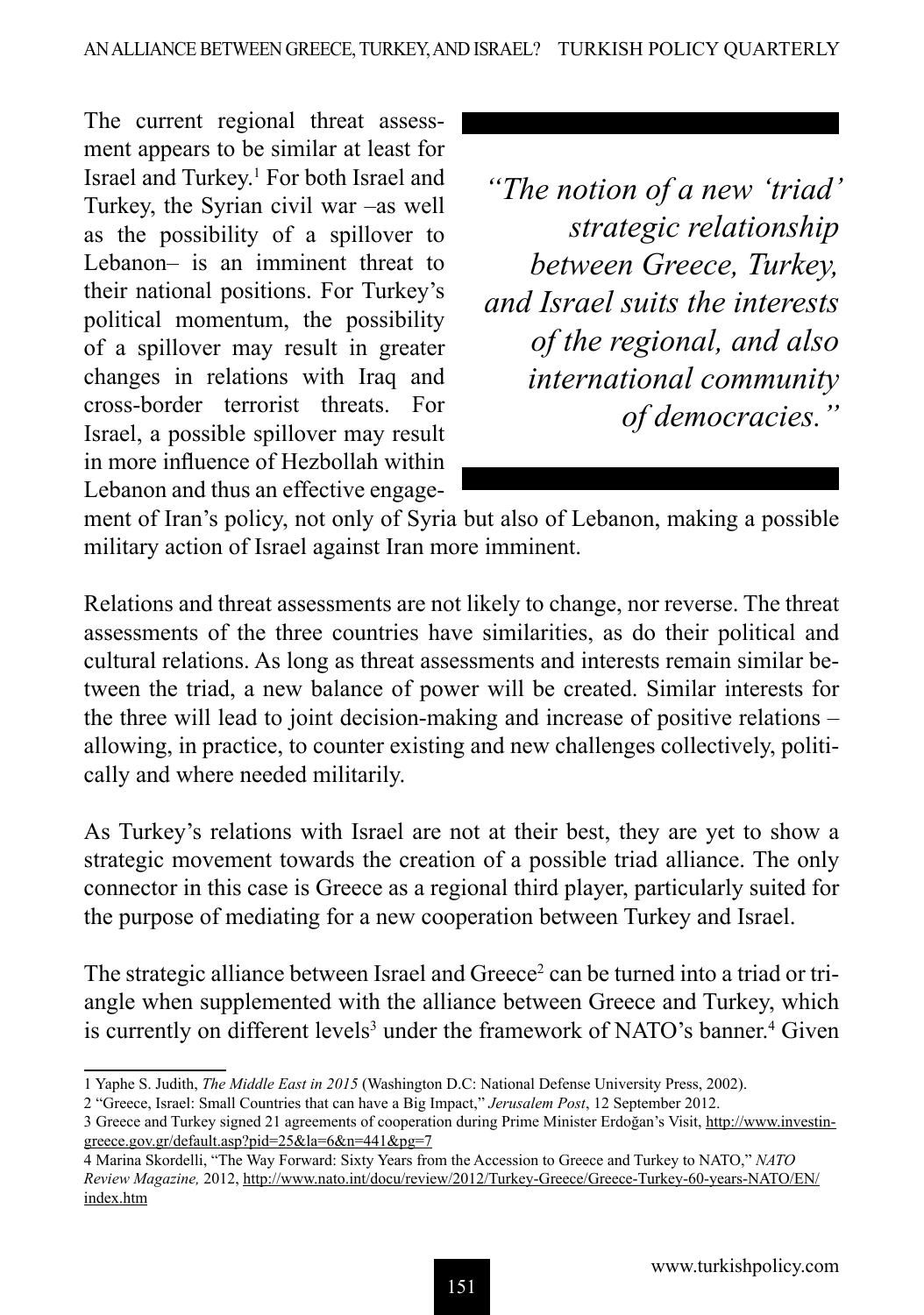shared challenges and incentives, the creation of a strategic alliance is possible in practice.

*"For both Israel and Turkey, the Syrian civil war –as well as the possibility of a spillover to Lebanon– is an imminent threat to their national positions."*

If a triad alliance is forged and grows due to the constant challenges posed by Iran, it can be a long-lasting one. It can create the necessary credentials, interoperability of forces, and tactical cooperation and preparedness to counter any symmetrical or asymmetrical challenges including terrorist threats. Although it would be seen as a regional alliance, the triad's direct representation in international organizations or strong alliances at a bilateral level will

bring more attention to the decisions made by Athens, Ankara, and Jerusalem. In turn, this can add pressure for more cooperation by the international community of democratic states.

The aim of a strategic alliance is "to practically develop and increase the impact factor of security attentiveness in a period of difficult social, economic and political circumstances around the Euro-Atlantic and the Euro-Mediterranean area."5 Innovative policies, attempts, methodology, dissemination of knowledge, know-how, and above all trust are the key characteristics for a lasting partnership between the triad.

A strategic alliance between the three countries would aim to increase political and military effectiveness, knowledge, and most of all tactical experience. It would consolidate accountability and trust between the partners, while creating the grounds for political and military preparedness for a prospective Euro-Atlantic enlargement in the future, namely for Turkey to the EU and Israel to NATO. Moreover, an alliance would add pressure and political viability to look for a resolution for the standing issues, namely the Cyprus Problem, and other unresolved issues between Greece and Turkey, as well as between Turkey and Israel.

A robust cooperation through "flexibility, openness, strategic and tactical orientation and preparedness is the way forward" for a successful counter-challenge

5 Marios Efthymiopoulos, "On the Future of Cooperative Security," *WE-NATO.org*, 3 May 2012, http://we-nato. org/2012/05/03/on-the-future-of-cooperative-security/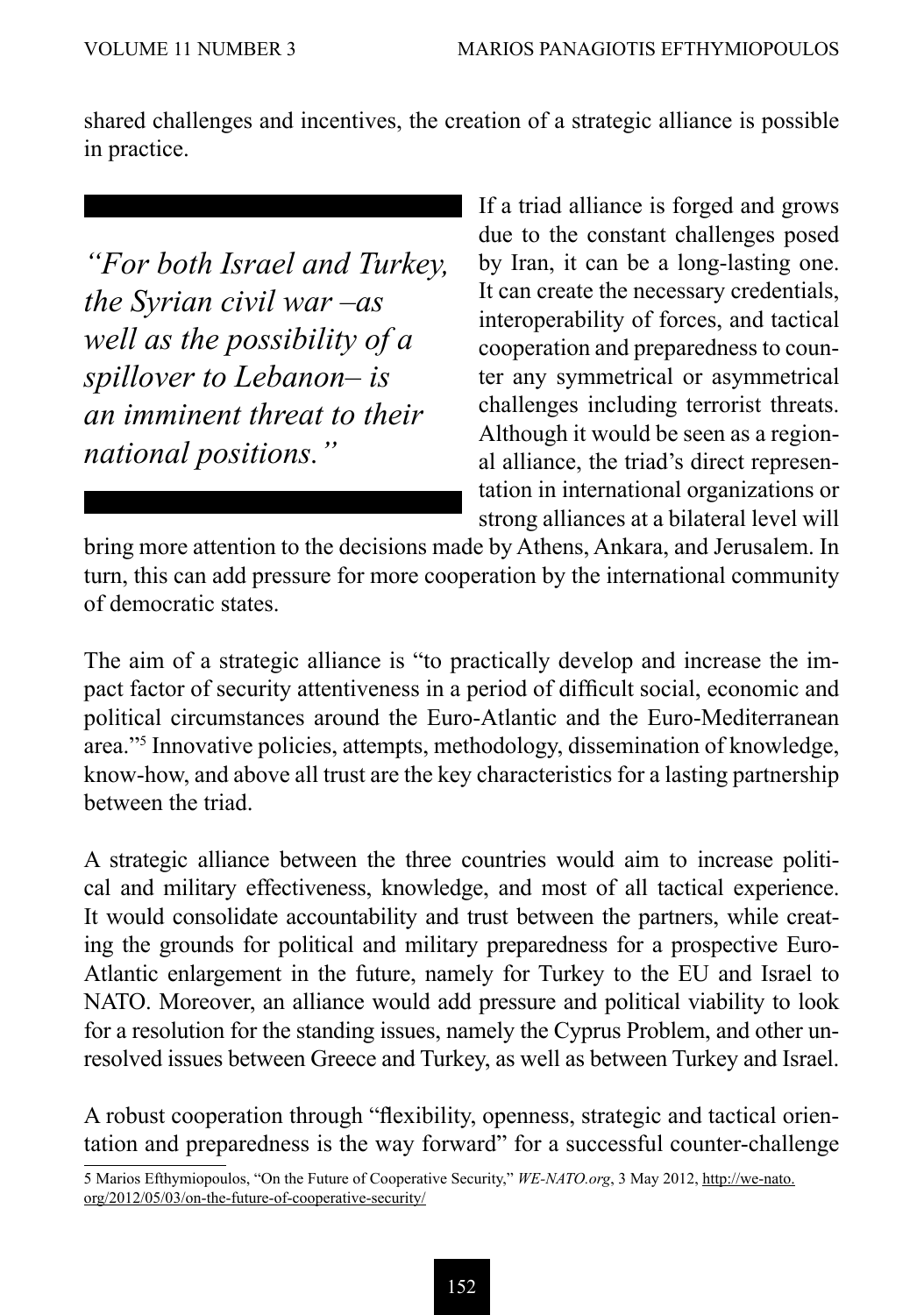response in international and regional security issues and joint threats.<sup>6</sup> These should be the triad's policy objectives. Such an alliance would be welcomed by the international community and international organizations. Through the development of civilian and military programs, joint political objectives to effectively counter the aforementioned threats and challenges can be devised. A political and military framework of cooperation and enhanced engagement entails collaboration between all parties on multiple levels. The members of this "Triad Strategic Alliance" should become partners for peace, but also partners against current and future challenges and threats.

In practice, a cooperative security plan entails; (a) the creation of a long-term practical conceptual plan of cooperation; (b) framework of engagement; (c) security "template" on procedures and proceedings; (d) standardization agreement of theater operations through tactical preparedness; and (e) methodology of knowledge dissemination for operatives and public policy cooperation for associated civilians.

This policy framework or template can be agreed on and substantiated for collective engagement. Standardization, a policy for tactical military interoperable preparedness, should be equivalent to synchronization, policy methods, approaches to the international military concerns, and implementation of policies through civilian public policy outreach. Cultural and religious exchanges will also be meaningful given the alliance's mixed heritage of Christian Orthodoxy, Judaism, and Islam.

*"As Turkey's relations with Israel are not at their best, they are yet to show a strategic movement towards the creation of a possible triad alliance. The only connector in this case is Greece as a regional third player."*

In an age of technology, where social media and e-networking are the new key words, steps for the civil and political support of this triad should be adopted accordingly. A plan for communications will describe the need for cooperation on current and future emerging challenges through partnerships. A branding or marketing plan should also be created. It should be simple in political terminology, and also be friendly to social media (Twitter, Facebook etc.).

<sup>6</sup> Efthymiopoulos (2012).